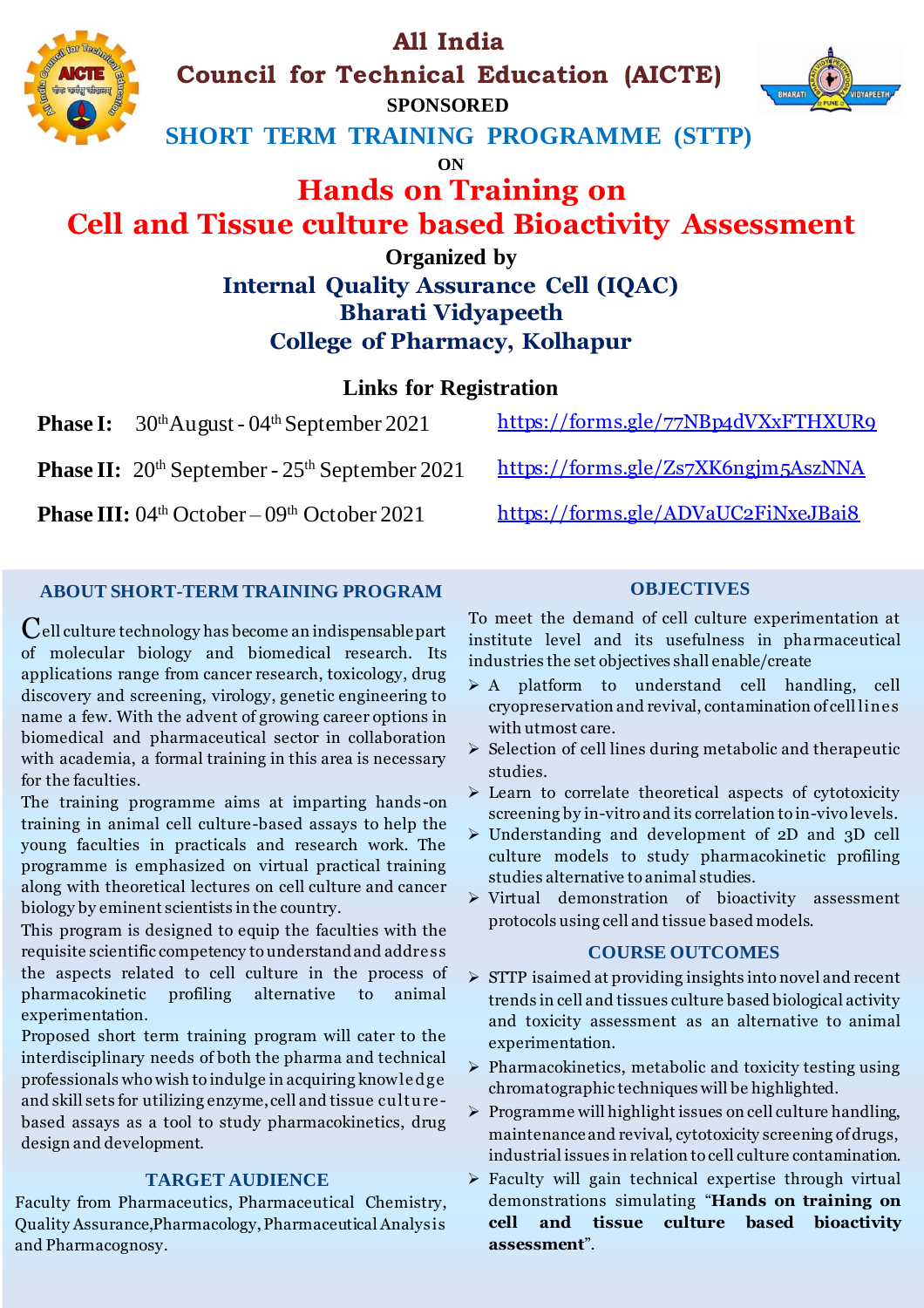### **BHARATI VIDYAPEETH COLLEGE OF PHARMACY, KOLHAPUR**

Bharati Vidyapeeth College of Pharmacy, Kolhapur was established in the year 1996 with a vision to impart quality education and training at par with international standards. It is a premier institution in Western Maharashtra where discipline is principle, performance is habit and success is a journey.

- ➢ Offers Diploma, Bachelors, Masters (Pharm. Chemistry, Pharmaceutics and Pharm. Quality Assurance) and Doctoral programs of study in Pharmaceutical Sciences.
- ➢ B. Pharmacy course is re-accredited by NBA.
- ➢ Ranked 62 nd in India by NIRF (2020), Ministry of Human Resource Development, Government of India and consecutively five times the institute has been in NIRF ranking.
- $\triangleright$  Lead College of Shivaji University, Kolhapur with permanent affiliation and inclusion in UGC 2(f) & 12(B).
- ➢ Common facility center and laboratories equipped with major equipments worth about Rs. 3 crore.
- ➢ Rich and updated library with e-library (books worth Rs. 81 Lakhs).
- ➢ Registered college alumni contributing to develop pharmacy profession.

## **Organizing Committee**

| <b>Patron</b>            | <b>Co-ordinator</b>          | <b>Principal</b>              |
|--------------------------|------------------------------|-------------------------------|
| Dr. H. M. Kadam          | Dr. M. S. Bhatia             | Dr. H. N. More                |
| Regional Director,       | Vice Principal               | Bharati Vidyapeeth College of |
| Bharati Vidyapeeth, Pune | HOD, Dept. Pharma. Chemistry | Pharmacy, Kolhapur            |
|                          |                              |                               |

### **Contact Co-coordinators at**

**Mr. R. P. Dhavale Dr. P. B. Choudhari Mr. D. V. Mahuli**

+91-9765929378 +91-9860245617 +91-9975643394 **Mr. G. G. Gadgil** +91- 9822462295



### **Email id: [sttpbvcopk2021@gmail.com](mailto:sttpbvcopk2021@gmail.com)**

**Address :**

Bharati Vidyapeeth College of Pharmacy, Near Chitranagri, Kolhapur, PIN-416013, Maharashtra.

**Website:** [copkolhapur.bharatividyapeeth.edu](mailto:copkolhapur@bharatividyapeeth.edu)

# **Vision:**

*Evolve as an Aspirational Learning Institute for Grooming Youth to be Competent and Society Caring Pharmacy Professionals*